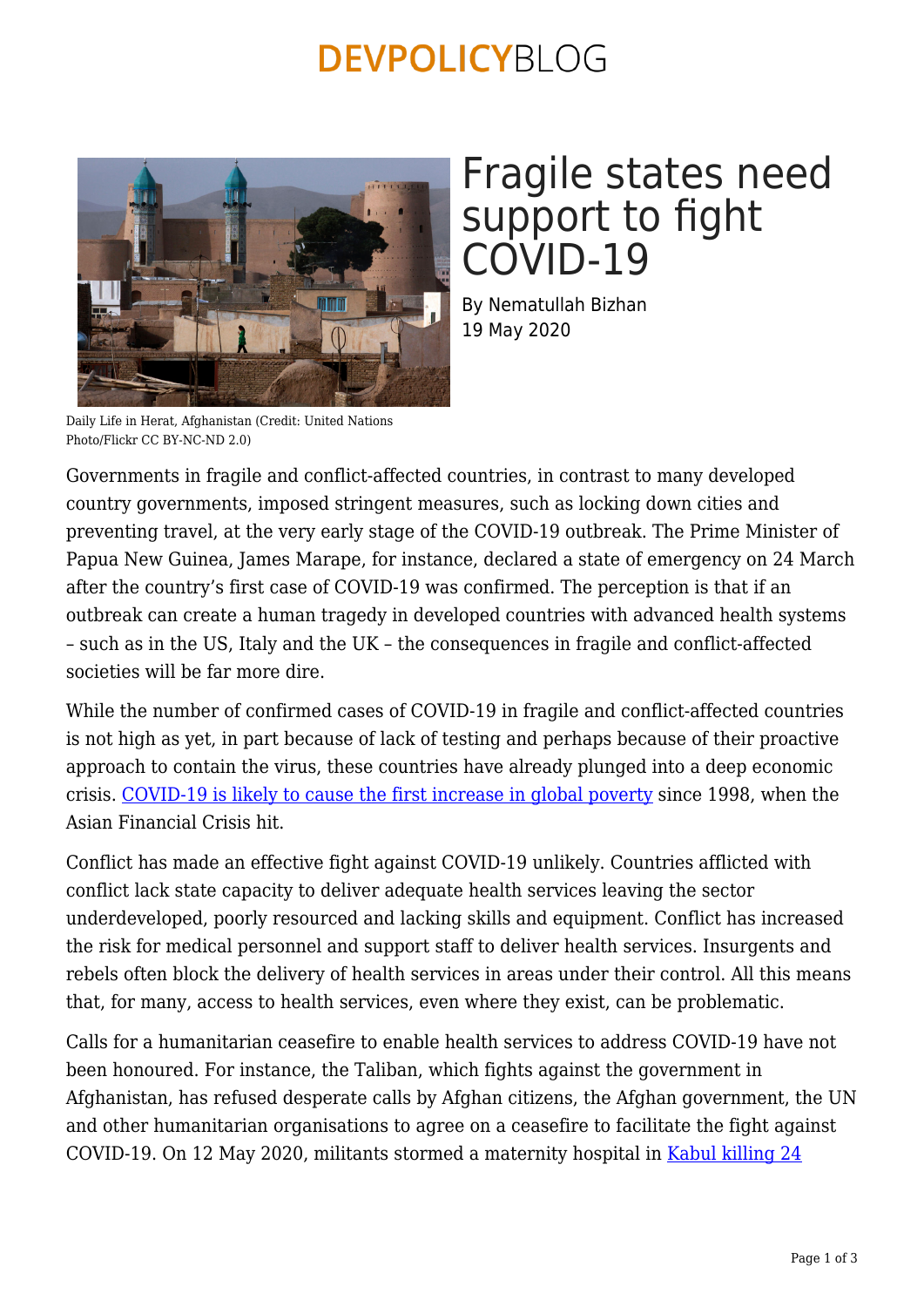## **DEVPOLICYBLOG**

#### [people, including mothers, nurses and two babies](https://www.bbc.com/persian/afghanistan-52646947) – a tragedy that shook

Afghanistan. Likewise, despite the announcement of an extension of a month-long unilateral ceasefire by the Saudi-led Coalition on 24 April to contain the pandemic, Houthi rebels, who control much of Yemen, also have refused to agree to a humanitarian ceasefire.

Unfortunately, containment strategies, such as lockdowns to slow the spread of the virus, have serious implications. They have limited economic interactions essential to employment and trade, leading to economic collapse, undermining livelihoods and increasing extreme poverty and hunger. When [Adila, a widow who looks after her three children,](https://www.bbc.com/persian/afghanistan-52530364) lost her job due to the lockdown in Kabul, she was advised by a colleague to be careful not to get sick. Her response was: 'Before the virus kills us, we will be killed by hunger.'

The pandemic is not over yet. It started in developed economies, and yet its long-run trajectory in fragile and conflict-affected countries is unknown. To mitigate the risks, fragile and conflict-affected countries still need smart containment strategies, including appropriate health and economic strategies. Support for vulnerable households is crucial. At this stage, as some economies are easing restrictions, recovery strategies are crucial. However, these countries have limited fiscal space and many of their existing resources are already diverted from development to emergency responses. This process can have adverse implications for development and stability as more people lose jobs, access to food and basic services, a situation which could be exacerbated if health crises and lockdowns in developed economies and donor countries are either prolonged or reintroduced.

Developed countries have become preoccupied by tackling the pandemic at home. A sharp decline in the flow of foreign aid to fragile and conflict-affected societies is likely. But international cooperation is needed more than ever, not only through aid, but also debt relief, and arrangements to make sure that any vaccine is made available to all as a global public good.

The world, more than at any other time, is in need of cooperation and collaboration to contain the pandemic. Fragile and conflict-affected countries need comprehensive programs of support in the form of direct assistance to health systems and support to failing economies. Given that these countries have limited fiscal space, this situation makes the role of foreign aid crucial in these countries in the fight against COVID-19.

*This post is part of the [#COVID-19 and international development](https://devpolicy.org/tag/covid-19-and-international-development/) series.*

**About the author/s Nematullah Bizhan**